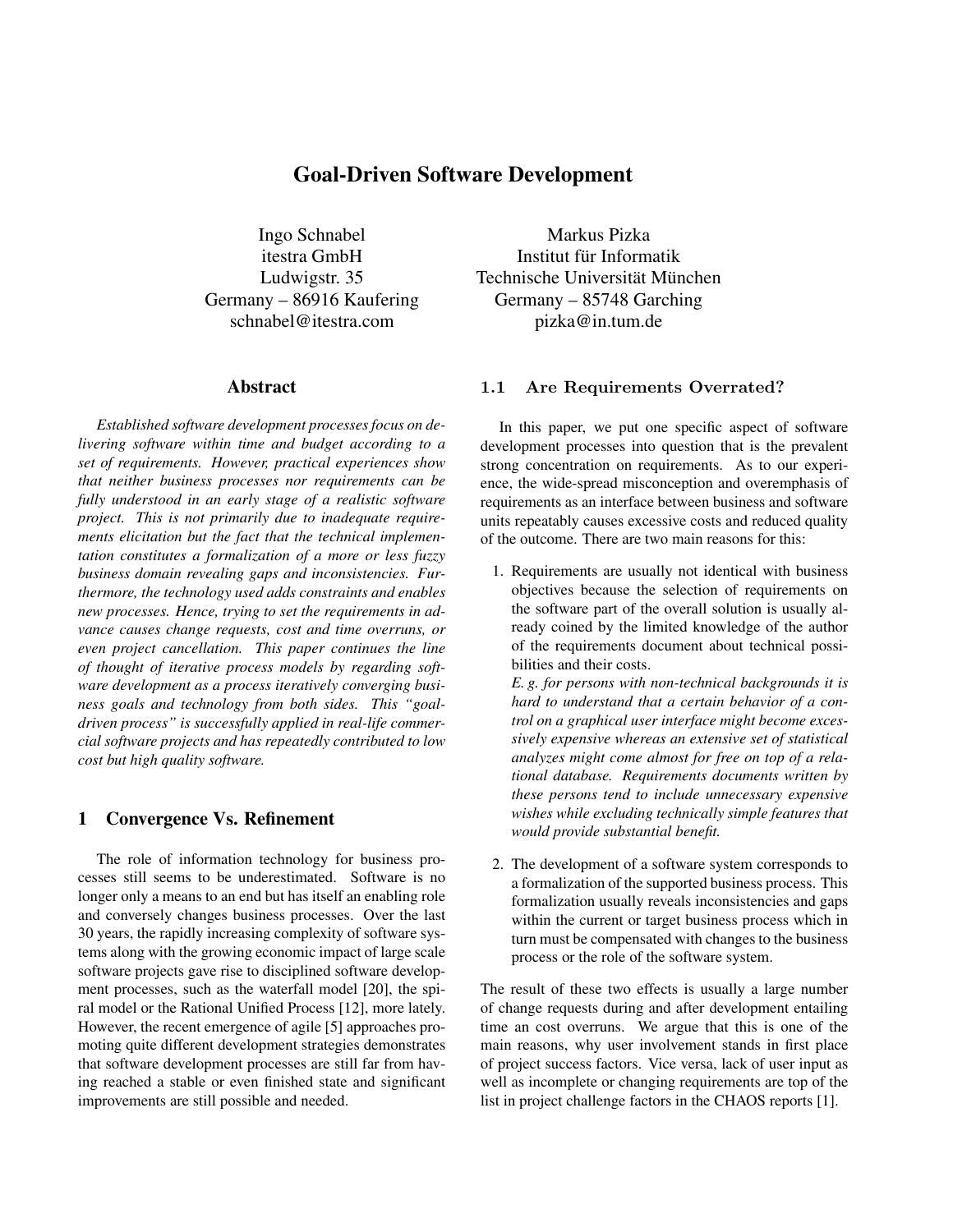#### 1.2 Goal-Driven Development

Instead of refining requirements down to an implementation we therefore recommend trying to find an optimal mapping between business objectives and capabilities of the technical platform in an iterative process. Figure 1 illustrates this subtle difference that has far reaching consequences on several roles and activities.

While established software processes (on the left) refine requirements down to an implementation (hopefully iteratively to reduce risks), the Goal-driven Development Process (right) suggested in this paper equally considers and adjusts business goals and technical aspects to come to an optimal solution corresponding to the current situation.





Outline The following section 2 explains the key principles of the goal-driven process proposed in this paper before we detail concrete activities of the goal-driven process in section 3. Section 4 discusses our practical experiences with the goal-driven process. This paper concludes with an overview on related work in section 5 and a brief summary in section 6.

### 2 Key Process Principles

Identifying goals before setting the requirements influences several core process principles. The following paragraphs describe how goals can be identified and how this affects top-down versus bottom-up orientation, team organization, roles and project size.

# 2.1 Collaborative Goal Identification

Our conception of business goals is closely related to the Goal-Question-Metric paradigm [3]. A top-level goal is defined as an informal description of what a stakeholder wants to change or improve in his business environment. Sample goals are: "increasing our knowledge about items on stock" or "increasing the cost efficiency of marketing events". In contrast to this, invalid goals are "the system should provide a listing of all items in stock in foo bar format ...". As shown in figure 2 every goal may have one ore more subgoals.

A set of questions is linked to every goal, which characterizes the way how software will be tested against defined goals after an iteration. A goal is attained, if every question of the goal is answered positively and all its subgoals are attained. Artifacts (such as requirement specifications, documents, source code etc.) can be assigned to leafs of the goal tree.

Stakeholders and contractors have to collaborate closely to work out goals so that the stakeholders know what is feasible and contracts gain a deep understanding of the business processes respectively. While goal definition is topdown driven, deciding, if a goal is feasible is bottom-up oriented. In other words, the collaborative identification of goals brings knowledge of users and software developers together.

# 2.2 Top-Down and Bottom-Up Convergence

Most established processes refine requirements topdown to the implementation. The main advantage of topdown orientation is, that it allows a horizontal team organization.

In contrast, bottom-up approaches try to provide generalized and therefore highly flexible and reusable compo-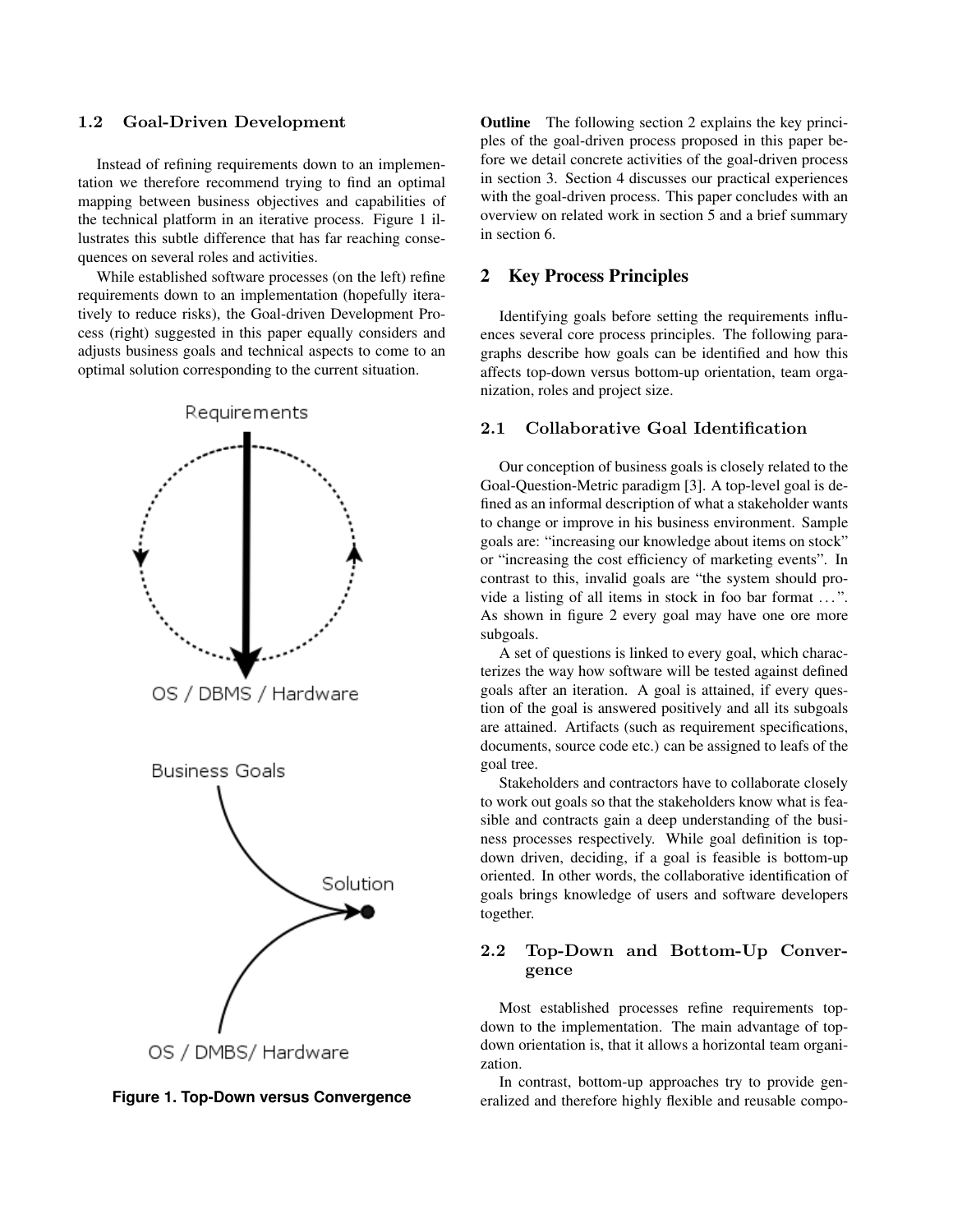

**Figure 2. Goals and subgoals**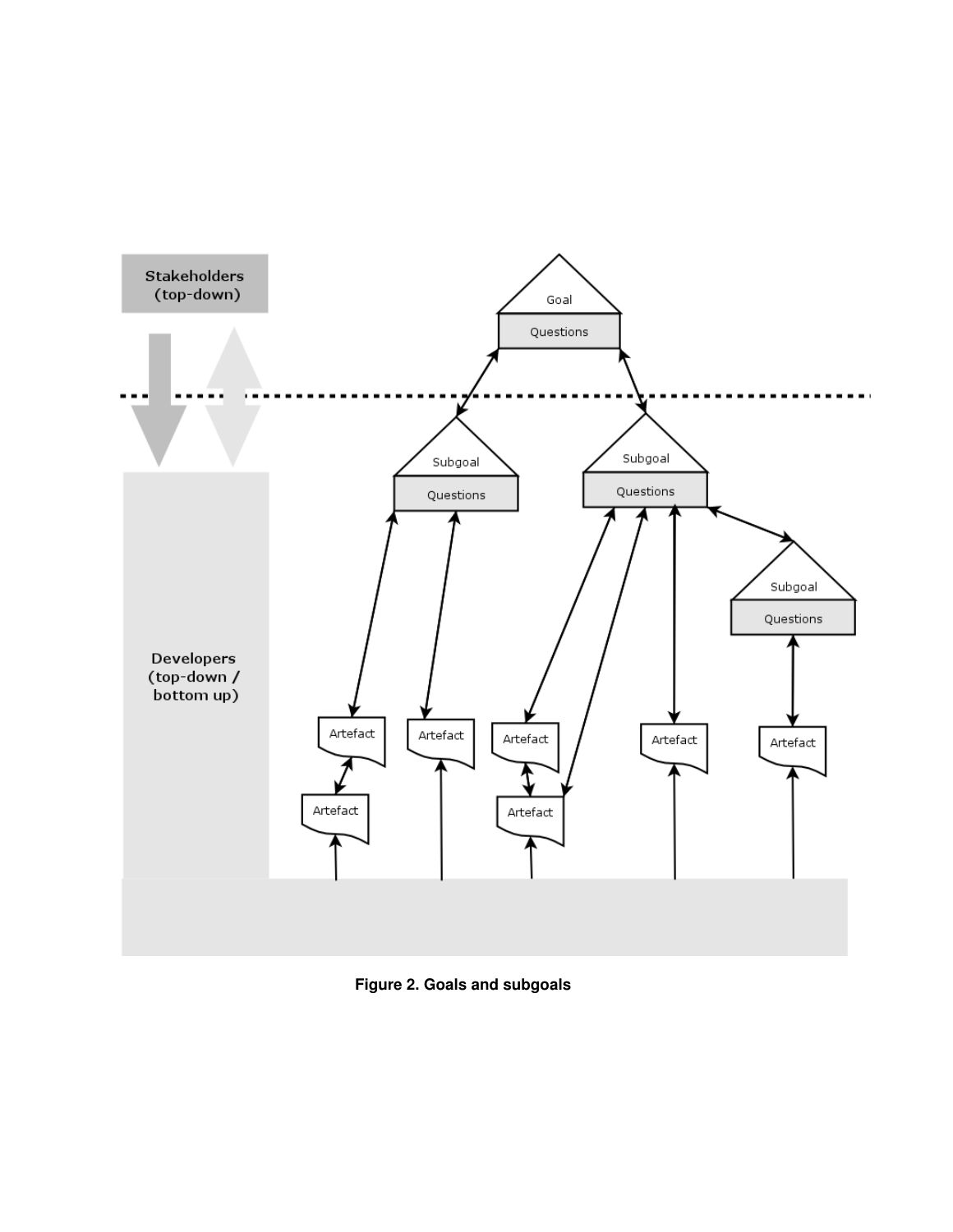nents or services. In an environment of constant change and evolution, the bottom-up design approach produces systems that provide superior satisfaction to users compared to topdown developed ones [14, 18].

In the GDP the collaborative identification of goals allows to combine top-down with bottom-up aspects.

We call this top-down thinking and bottom-up acting. As a result of a consequent top-down and bottom-up convergence a software developer is forced to maintain all artifacts appendant to a specific goal entailing a vertical team organization.

### 2.3 Vertical Team Organization

In contrast to horizontally organized project teams, where programmers implement the solution specified by the modeling team, the vertical organization implied by the GDP requires skilled and qualified generalists.

Every software developer has to be creative in order to find the best technical solutions corresponding to a high level business goal but is also responsible for delivering the implementation, because, again it is to expect that goals and subgoals need to be revised bottom-up according to knowledge gained during implementation.

Obviously, a horizontal organization is often chosen in real life software projects, since many organizations try to decrease overall development time by increasing the number of people working on a software project though this clearly disregards software engineering literature [11]. However, providing specific positions that only require a narrow qualification, such as full-time modelers, greatly facilitates over staffing software projects. As to our experience a slim vertical project organization is by far more productive than a horizontally organized project with numerous specialists and communication interfaces between them. Table 1 summarizes some important differences between a vertical and horizontal team organization.

The Unified Process is very clear about the fact that individual developers can and should take multiple roles on a project. Unfortunately, this advice still seems to fall on deaf ears within many organizations. In reality organizations tend to fill each role, such as requirements specifier, system analyst, user-interface designer, and database designer, with different people. The resulting communication overhead as well as emerging conflicts increase development time and costs dramatically.

#### 2.4 Roles and People

Because of its vertical organization the GDP requires skilled generalists with the ability to fulfill many roles of the process. The GDP distinguishes the following key roles. Programmers It is well known that the best programmers are up to a thousand times more productive than the worst, but the worst outnumber the best by a similar margin [6, 10]. Therefore, the programmers are the most important and therefore most expensive experts. They make the preliminary design and are responsible for top-down and bottom-up convergence. They have the main influence on delivering software in time and budget.

Business Analyst Business analysts are important to understand the stakeholders' business processes. The business analyst collaborates with the programmers during goal identification and later-on during testing. The business analyst should have a deep understanding of the stakeholders' business domain.

Software Architects The software architect's role [9] is closely connected to the programmers. In contrast to a programmer who focuses on one specific goal, the software architect keeps an eye on the whole project.

Project Manager The primary task of a project manager is to organize the project by assigning resources, keeping track of time and effort, and creating a productive environment for the project team.

Requirement Engineer To the extent of our experience, the role of requirement engineers and designers is often vastly overestimated. If once only job is to produce models, then there will be a strong tendency to over model things, as naturally everyone wants to do a good job.

People Once again, without any doubt the three most important ingredients to achieve efficiency and productivity in software projects are skilled, qualified, and motivated people. Surely, this insight is not new for itself. Early work on the importance of people for successful software projects dates back to de Marcos' Peopleware [8]. Agile processes such as XP and others [5, 4, 2] also focus on individual skills and communication. Practices such as pair programming aim at increasing the skills of individuals within the team, too. Collective code ownership and refactoring practices are further examples of how agile methods try to assign responsibility while requiring and increasing skills. As Grady Booch said, People are more important than processes [7]. The GDP follows this insight through vertical team organization and planning only a few different roles.

### 2.5 Minimizing Project Size

Another commonly known key to success in large project is to minimize project size in all aspects. Minimizing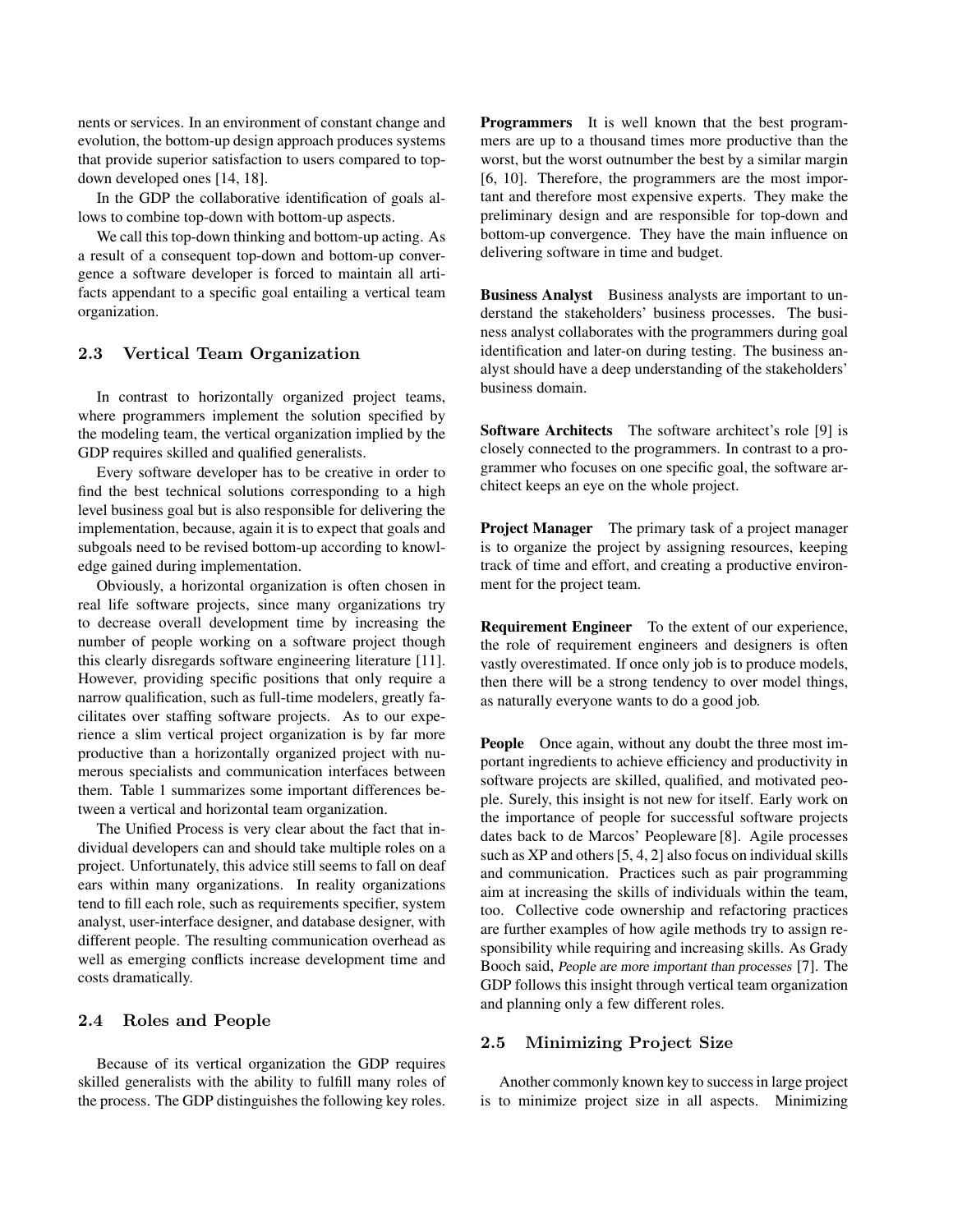| <b>Vertical Team Organization</b>                                       | <b>Horizontal Team Organization</b>                                  |
|-------------------------------------------------------------------------|----------------------------------------------------------------------|
| Few but highly qualified staff needed                                   | Low qualified staff can be used                                      |
| Low communication overhead                                              | Staff is exchangeable.                                               |
| Everyone has to be familiar with (sub-)goals to<br>which he is assigned | Many team members do not know any business<br>objectives             |
| Parallelization is simple to gain                                       | Parallelization limited due to sequential order of<br>activities     |
| High motivation and strong identification with re-<br>sult              | Lower motivation due to reduced responsibility for<br>overall result |

**Table 1. Vertical versus horizontal team organization**

project size does not only mean to limit the number of goals and software artifacts like documents, requirement specifications, models, etc. but also to limit the number of staff, to avoid mutual waiting (e.g requirements must be defined before implementation in established processes) and the size of the code. We know from experience that by consequently choosing a simple solution, the development time and the number of lines of code can both be reduced by about 50% compared to the application of flexible frameworks that might eventually become useful one time in the future.

Minimizing size is the simple most effective measure to increase maintainability and changeability of the system to new and changing business processes in the future. Note, that business processes are the most likely factor to change over the time [17]. Changes of the database system or the technical environment a rather rare and unpredictable so that highly sophisticated complicated frameworks can hardly be justified.

# 3 Goal-Driven Activities

Figure 3 depicts the core activities of the GDP and shows how their organization in iterations.

Every iteration starts with the identification of business goals and their priorities and ends with a running version of the software system corresponding to the selected goals. While incremental development of the software system is also done in other processes, we extend the scope of iteration to include a discussion of business objectives after each iteration, because we frequently experience that the business objectives themselves mature with the availability of usable implementation.

# 3.1 Goal Identification

The definition of goals is done in small groups of at most 5 people consisting of stakeholders and/or business analysts, and programmers. The stakeholders or business analyst have the responsibility to explain their goals to the programmers without taking any technical aspects of a possible solution into account. The responsibility of the programmer is threefold. First, they have to keep the business people' attention focused on business objectives instead of technology. Second, they have to offer ideas on what could be done with information technology to achieve these goals. Third, they have to inform the business side on the different costs of possible alternatives to allow prioritization of goals.

#### 3.2 Vertical Distribution of Tasks

Based on the priorities of goals and individual skills of programmers, selected goals are assigned to groups of at most 4 programmers. Depending on the project one programmer may become associated with several goals vice versa. From there on, every programmer team decides for itself within a given boundary what (product) will be built how (activity), by whom and when.

#### 3.3 Implementation and Testing

Implementation and testing are the most important process disciplines and receive the greatest amount of time because implementation and testing are the only activities that directly affect product quality. In simple words, if the software system is well implemented and corresponds to the business objectives, the project will succeed!

The GDP distinguishes between implementation-driven and goal-driven tests. Implementation-driven tests are done by the programmer permanently during implementation.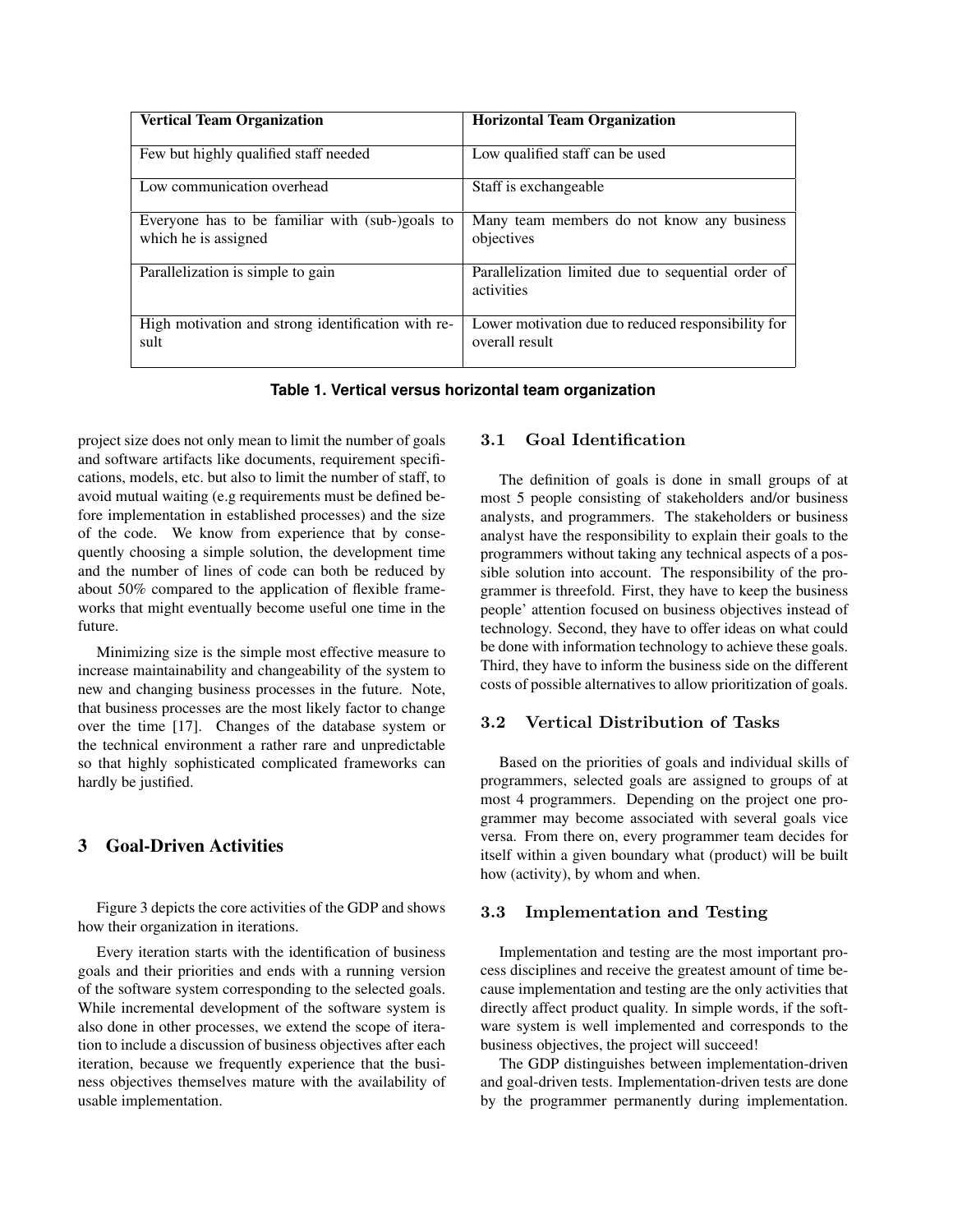

**Figure 3. GDP iteration**

This includes writing and executing test cases as well as manual testing. Goal-driven tests are executed at the end of each iteration and compare the actual implementation with the questions formulated during goal identification. Note, that a lack of accordance, might indicate a defect in the implementation as in conventional testing but it might also indicate a weakness in the definition of goals. Both possibilities are taken into consideration.

## 4 Practical Experience

The process sketched in this paper has already proven its benefits in commercial software projects $<sup>1</sup>$ </sup>

One example is a large-scale project with a total of more than 50 man-years, critical interest to the stakeholders and a tough deadline. Here, the GDP contributed to a 30% cost reduction comparing the development costs of 2005 with 2004. After the introduction of the GDP, the schedule of the development effort was considered as reliable for the first time since this project was initiated.

Previous to the introduction of the GDP, about thirty people were involved and organized in a horizontal team structure; i. e. individuals were permanently allocated to single roles like software architect, designer, or developer. Many of the team members were hired from a highly regarded software service provider in Germany to increase the qualification within the project team. After one year of work and nearly about 1 million Euros were spent, hundreds of documents were written, but hardly any software implemented. As a consequence the project was canceled and because of its importance restarted with the GDP and a reduced team size of 8 programmers and 2 business analysts. Within five months 200000 lines of code were written, tested and about 100 change requests were successfully built into the system.

The stakeholders now feel, that the resulting software improves their business processes and are highly satisfied. As part of this success, the stakeholders have decided to proceed with the GDP.

# 5 Related Work

The work described in this paper has obviously a strong relationship with process models such as the waterfall model [20], the V-Model<sup>2</sup>[16], or object-oriented process models like the rational unified process [13]. Statements such as the need for skilled personnel, minimizing project size and delivering early and often can also be found in agile

<sup>&</sup>lt;sup>1</sup>Due to non-disclosure agreements, no details that would allow to draw conclusion about the site and purpose these projects can be published.

<sup>2</sup>Standard used in German government projects